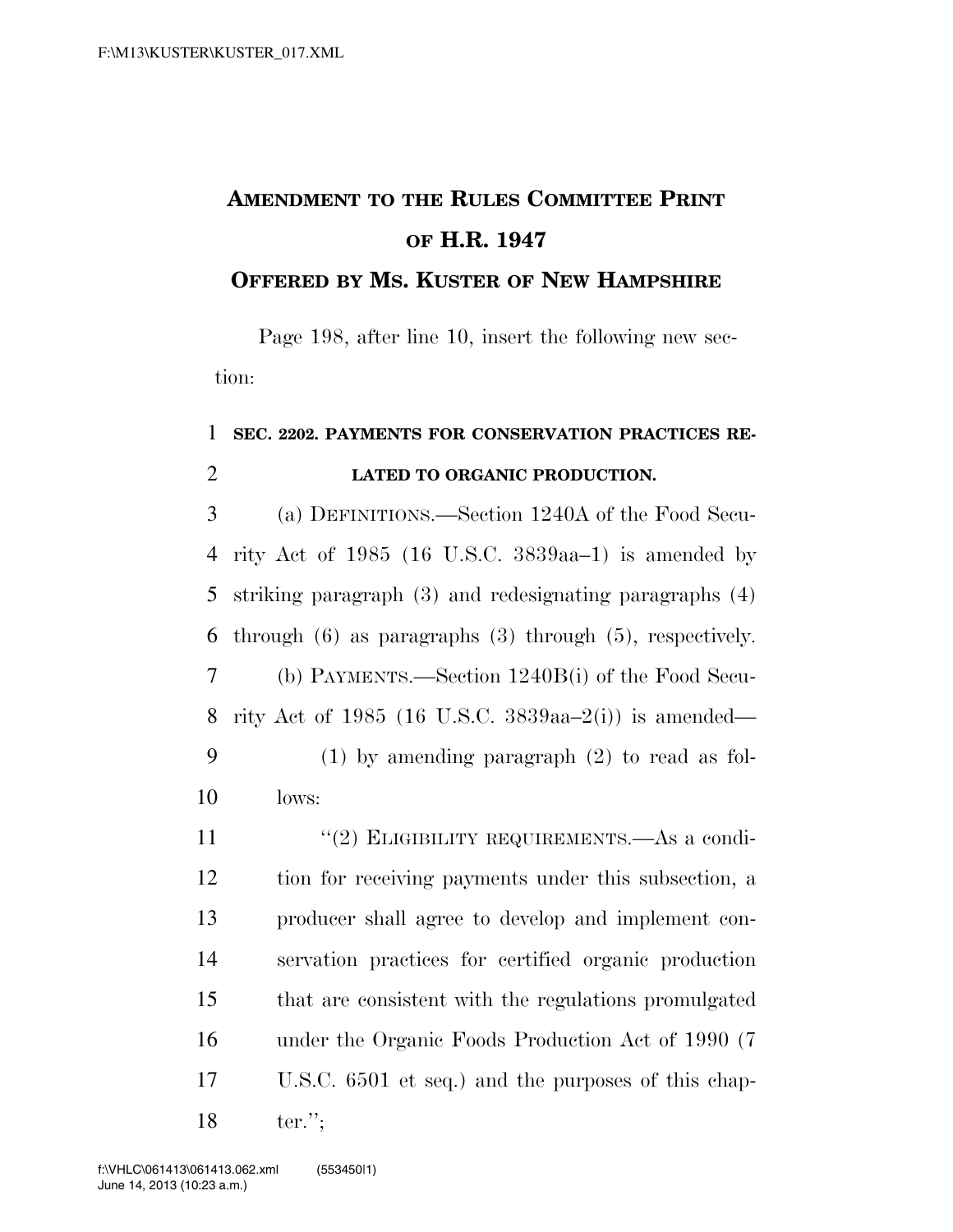| $\mathbf{1}$   | $(2)$ by striking paragraph $(3)$ and redesignating        |
|----------------|------------------------------------------------------------|
| $\overline{2}$ | paragraphs $(4)$ and $(5)$ as paragraphs $(5)$ and $(6)$ , |
| 3              | respectively; and                                          |
| $\overline{4}$ | $(3)$ by inserting after paragraph $(2)$ the fol-          |
| 5              | lowing:                                                    |
| 6              | "(3) COORDINATION WITH ORGANIC CERTIFI-                    |
| 7              | CATION.—The Secretary shall establish a trans-             |
| 8              | parent means by which producers may initiate or-           |
| 9              | ganic certification under the Organic Foods Produc-        |
| 10             | tion Act of 1990 (7 U.S.C. 6501 et seq.) while par-        |
| 11             | ticipating in a contract under this chapter.               |
| 12             | $``(4)$ PLANNING.—                                         |
| 13             | "(A) IN GENERAL.—The Secretary shall                       |
| 14             | provide planning assistance to producers                   |
| 15             | transitioning to certified organic production              |
| 16             | consistent with the requirements of the Organic            |
| 17             | Foods Production Act of 1990 (7 U.S.C. 6501)               |
| 18             | et seq.) and the purposes of this chapter.                 |
| 19             | "(B) AVOIDANCE OF DUPLICATION.—The                         |
| 20             | Secretary shall, to the maximum extent prac-               |
| 21             | ticable, eliminate duplication of planning activi-         |
| 22             | ties for a producer participating in a contract            |
| 23             | under this chapter and initiating or maintaining           |
| 24             | organic certification consistent with the Organic          |